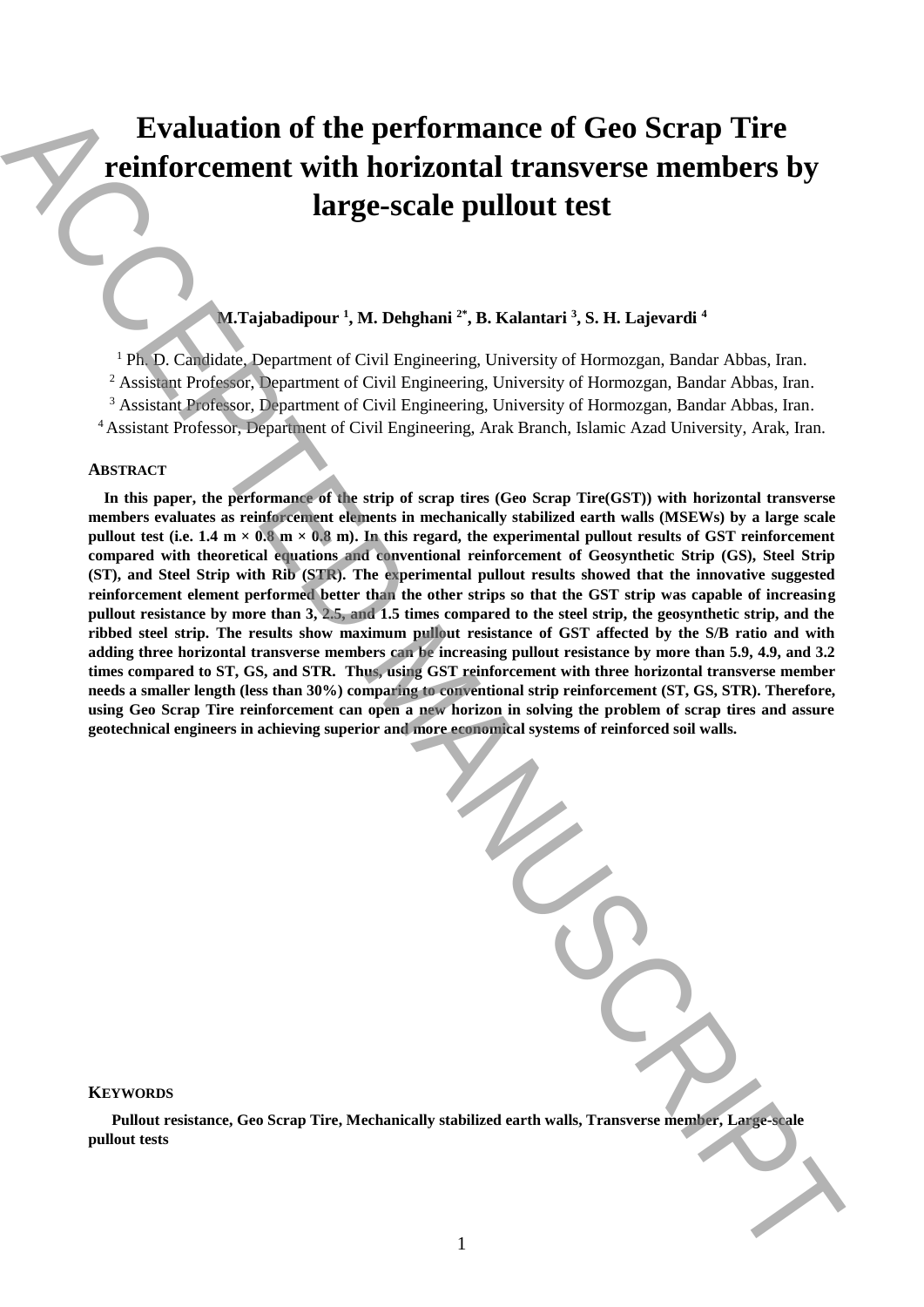#### **1. Introduction**

Recently Mechanically stabilized earth walls (MSEWs) turn into the popular option of implementation of walls around the world. Various experimental research has shown the excellent performance of the reinforced earth retaining walls [1-3]. Investigation bout factors that influence pullout resistance between soil and reinforcement elements will lead to a better understanding of the behavior of reinforced earth retaining walls. The pullout test has been commonly used for evaluating the behavior of soil and reinforcement. Moreover, different parameters that are affecting the results of pullout resistance of reinforcement investigated with the various author [4- 7]. Annually millions of scrap tires are generated around the word, and accumulation of scrap tires causes pollution of the environment and air. The numerous scrap tires that released in nature are a serious threat to human health. The solve of disposal of scrap tires turns into one of the interesting issues for researchers. Today, three main methods are used to solve the problem of scrap tires: material reuse, fuel derivation, and civil activities. The first approach includes grinding scrap tires and used in surfaces of athletic tracks or games, or combined with other materials such as asphalt [8], Concrete [9], rubber and thermoplastic matrices [10], and epoxy resins [11]. This study proposed to utilize waste tire strips as reinforcement elements in reinforced earth retaining walls. For achieving this purpose used one truck scrap tire (385/80/R22.5) and separated two side walls. In the next step, the embossed side of the scrap tire extracted from the strip of a tire and divided into elements with the desired dimension and use of as transverse members. The residual strip of tire divided into strips with a width of 70 mm and use as a reinforcement element, which is called Geo Scrap Tire (GST). In order to examine the performance of the Geo Scrap Tire with Horizental transverse members  $(GST_n)$ used large-scale pullout tests (i.e.  $1.4 \text{ m} \times 0.8 \text{ m} \times 0.8$ ) m). In this regard, for evaluating the efficiency of the  $GST<sub>n</sub>$  in compared conventional strip reinforcement, used steel strip, geosynthetic strip, and steel with rib on top. **1.** Interesting the interest of the state is the matrix of the local state is considerably under the considerably the interest of the interest of the interest of the interest of the interest of the interest of the intere

#### **2. Methodology**

In this study, the pullout test box with dimensions of 1.40 m length, 0.8 m width and 0.8 m height (1.4 m  $\times$  $0.8 \text{ m} \times 0.8 \text{ m}$ , manufactured based on ASTM D6706. The horizontal and vertical force applied by a hydraulic force actuator device with a maximum capacity of 120

kN and pneumatic airbag with a capacity of 150 kPa, respectively. LVDT and load cell with a capacity of 150 mm and100 kN have been used to measure the displacement and force. In this paper, for minimizing the effect of a frontal wall of the box used two sleeves with 200 mm width and 10 mm thickness and based on Suggestion of ASTM D6706 (If the reinforcement is at least 150 mm space from each sidewall) disregard frictional resistance of sidewalls of the box. To carry out tests, the soil layer below the reinforcement was placed in four layers of roughly 90 mm thickness.

## **3. Discussion and Results**

Among different reinforcement, the displacement required to reach the peak force in the GST strip is highest, and for different normal stresses, this value is almost constant (18-22mm). The amount of displacement for the STR strip in different normal stresses was 14-16 mm. The displacement for reached maximum pullout resistance for GS and STR higher than other reinforcement because the GS and STR have a rib on top or bottom surface. In the steel strip reinforcement because of the smooth surface, the displacement required to reach the maximum force is the lowest (3-4 mm).

For GST and  $GST<sub>1</sub>$ , the increment of pullout resistance while to reach peak force is high and then gradually decreases. The granularity of the soil and overcoming to interlocking between different particles of dense sand caused the pullout force reached to the maximum, and after a peak in more displacement, soil failure occurs, and the pullout resistance decreases (strain-softening behavior). The adding of one transverse member increased the pullout resistance. This result due to change behavior of pullout resistance from frictional to frictional-passive. The displacement required for reached full mobilization of pullout force in GST is between  $18-22$  mm, and for  $GST<sub>1</sub>$ , the maximum pullout force obtained in higher displacement than GST. This result is due to the geometry of transverse member and resistance of soil in behind and front of transverse member. Predict of bearing resistance of reinforcement is one of the interesting problems that different authors research about it. Various equations and mechanisms proposed to evaluate bearing resistance. The main bearing failure mechanisms are as follows:

- The general shear failure mechanism [12].
- The punching failure mechanism [13].
- The modified punching failure mechanism [14].